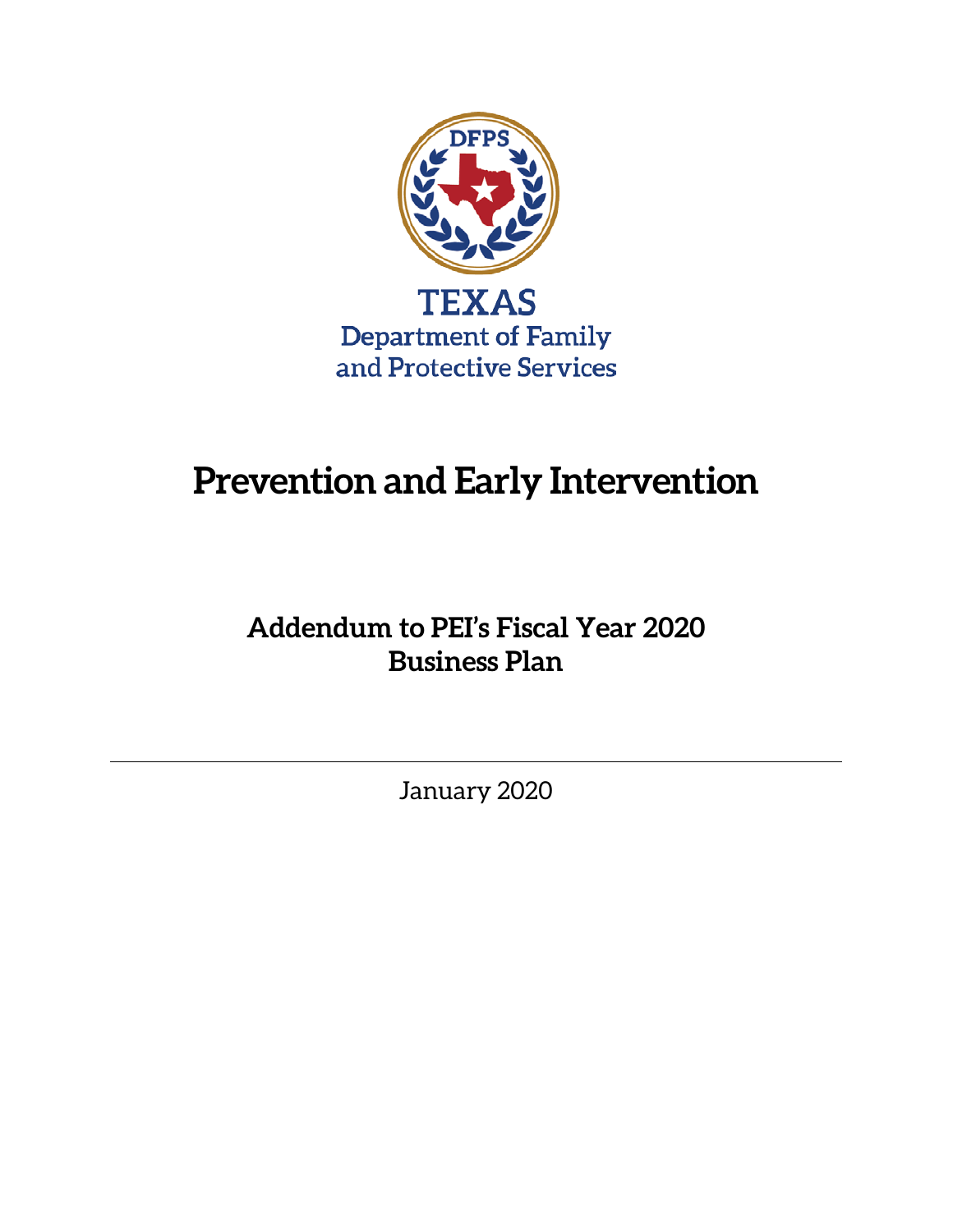This page is intentionally left blank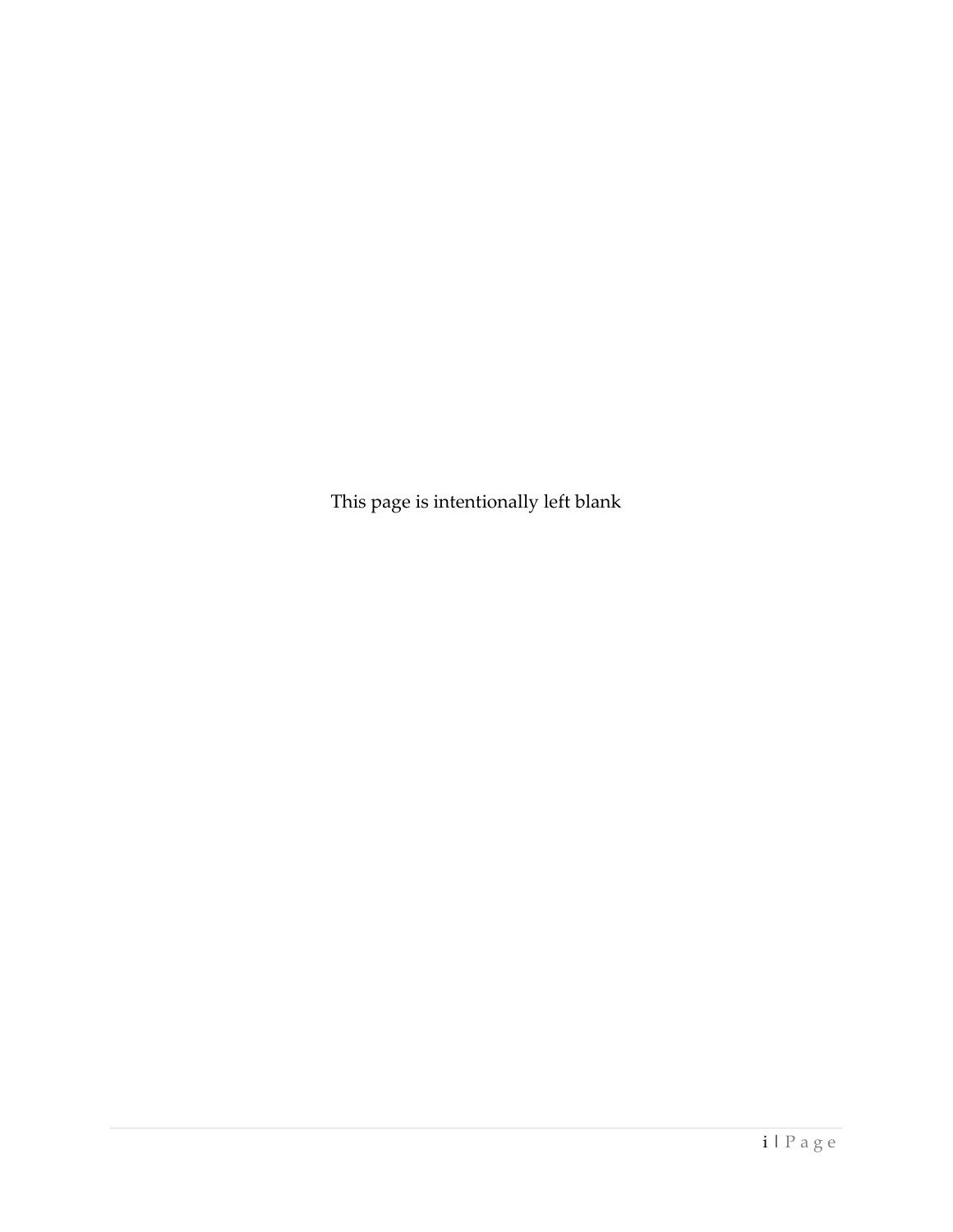PEI recently modified its overall procurement plan in order to provide communities ample time to review, respond, and potentially transition services based on grant awards. Through this addendum, PEI is updating the Fiscal Year 2020 procurement schedule in the previously released Fiscal Year 2020 Business Plan to reflect the recently released Five-Year Procurement Plan.

## **PEI Procurement Plan**

| Program                                                                 | <b>Contract Start</b><br>Date | Contract<br><b>End Date</b> | <b>Next Application</b><br>Opportunity |
|-------------------------------------------------------------------------|-------------------------------|-----------------------------|----------------------------------------|
| <b>Community Youth Development</b><br>(CYD)                             | <b>Fiscal Year</b><br>2017    | August 2021                 | Fall 2020                              |
| Fatherhood EFFECT                                                       | <b>Fiscal Year</b><br>2020    | August 2024                 | Fall 2023                              |
| Helping through Intervention<br>and Prevention (HIP)                    | <b>Fiscal Year</b><br>2020    | August 2022                 | <b>Fall 2021</b>                       |
| Helping Outcomes through<br>Prevention and Early support<br>(HOPES I)   | <b>Fiscal Year</b><br>2020    | August 2024                 | Fall 2023                              |
| Helping Outcomes through<br>Prevention and Early support<br>(HOPES II)  | <b>Fiscal Year</b><br>2016    | August 2021                 | Summer 2020                            |
| Helping Outcomes through<br>Prevention and Early support<br>(HOPES III) | <b>Fiscal Year</b><br>2017    | August 2021                 | Summer 2020                            |
| Texas Service Members, Veteran,<br>and Families (SMVF)                  | <b>Fiscal Year</b><br>2016    | August 2020                 | February/March 2020                    |
| Services to At-Risk Youth (STAR)                                        | <b>Fiscal Year</b><br>2018    | August 2023                 | <b>Fall 2021</b>                       |
| <b>Statewide Youth Services</b><br>Network (SYSN)                       | <b>Fiscal Year</b><br>2018    | August 2022                 | Summer 2021                            |